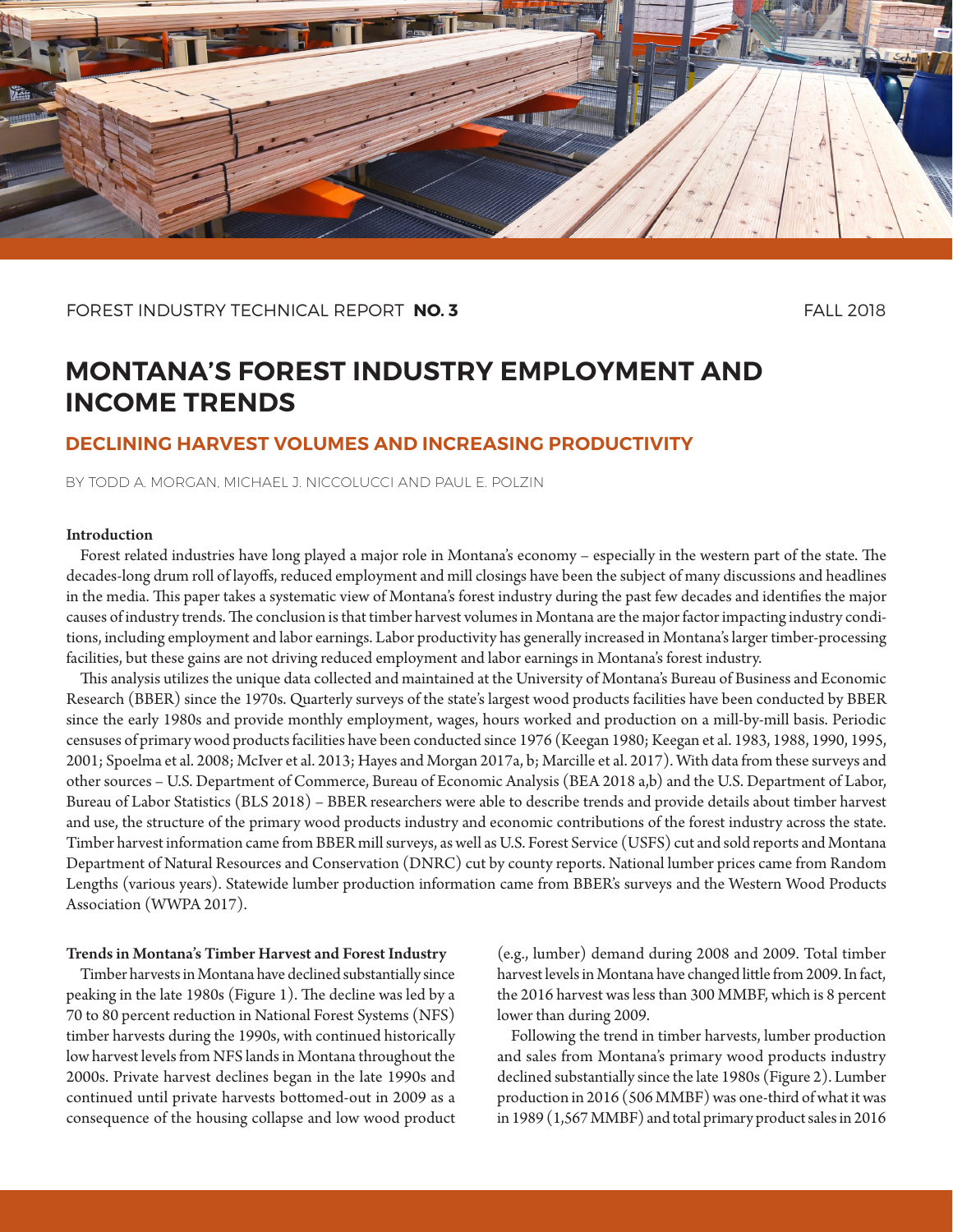*Figure 1. Montana timber harvest, 1980-2016. Source: Bureau of Business and Economic Research.*



(\$563 million) were likewise less than one-third of what they were in 1989 (\$1.78 billion – in constant 2016 dollars). Lumber production in Montana has been limited by constrained timber availability and reduced harvest levels. As a result, it has been fairly unresponsive to growth in wood products demand and increased lumber prices.

During the 1990s and early 2000s – a period of relatively high but volatile lumber prices and record levels of new home

construction in the U.S. – lumber production in Montana fell dramatically (Keegan et al. 2001; McIver et al. 2013). Since the bottom of the Great Recession in 2009, new home construction in the U.S. has more than doubled and lumber prices have risen 40 to 60 percent (Random Lengths 2018), but lumber production in Montana is up just 20 percent and sales value from Montana's primary wood products facilities are down 10 to 15 percent.

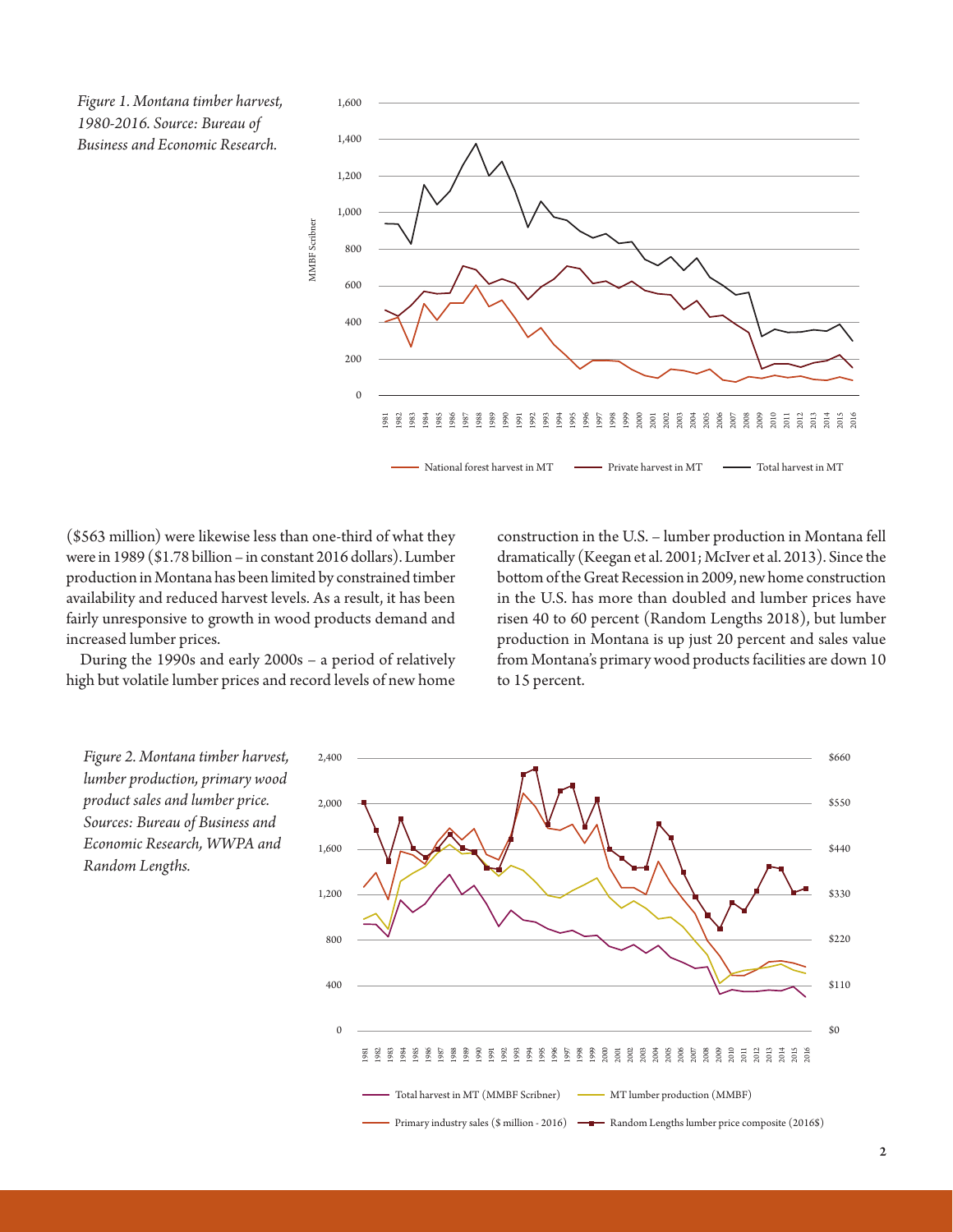*Figure 3. Employment and labor income in Montana's Forest Industry. Sources: Bureau of Business and Economic Research, BEA and BLS.*



Throughout the West and the U.S., the Great Recession had a major impact on the wood products industry, reducing production, sales value and employment (Keegan et al. 2012). However, in Montana, like several other states in the interior west (Sorenson et al. 2016a), there is a disconnection between the state's wood products industry activity and the national market for wood products. Constrained local timber availability and harvest volumes in Montana are not responding to broader market conditions (e.g., increases in new home construction and rising lumber prices).

Employment and labor income in Montana's forest industry have also been declining since the late 1980s (BEA 2018a, b; Marcille et al. 2017), with a pronounced drop off during the Great Recession (Figure 3). And, like timber harvests, lumber production and wood product sales, employment and labor income have recovered little since the Great Recession.

Forest industry employment in 2016 (7,235) was just 2.7 percent higher than the 2010 low point (7,038) and labor income in 2016 (\$320.5 million) was only 17 percent higher (in inflation adjusted terms) than the 2011 low (\$273.7 million). Most mills in Montana have been running only one shift for many years because they have been unable to get enough logs to run a second shift. Thus, many mills in Montana are operating at only 50 to 70 percent of capacity (Hayes and Morgan 2017b) during periods of relatively high lumber prices.

Productivity (defined here as the amount of output per unit of input) has generally, but not consistently, increased over the past 35 years among Montana's larger wood products facilities – sawmills, plywood plants, MDF and particleboard

plants. Two types of productivity are discussed in this analysis: material productivity, often referred to as recovery or overrun in sawmills, is the amount of output per unit of raw material input (e.g., MBF of lumber per MBF Scribner of logs) and labor productivity is the amount of output per unit of labor (e.g., MBF of lumber per employee).

Increases in lumber overrun and recovery at Montana sawmills are well documented (Keegan et al. 2010a,b; Blatner et al. 2013; McIver et al. 2013; Hayes and Morgan 2017b). For example, lumber recovery (MBF of lumber produced per cubic foot of log input) in Montana increased more than 10 percent between 1981 and 2009 (McIver et al. 2013), and overrun and recovery increases in Montana and Oregon between the 1970s and early 2000s were among some of the highest in the western U.S. (Keegan et al. 2010b).

Since the 1980s, labor productivity has increased among Montana's sawmills and panel producers (i.e., plywood, MDF & particleboard). However, there have been extended periods of declining or flat productivity in both segments of the industry (Figure 4). Quarterly and annual data collected and maintained at BBER for the largest mills in Montana quantify the changes in labor productivity at both sawmills and panel producers.

Annual panel production per production employee (the orange line in Figure 4) rose during the 1980s, fell throughout the 1990s, rose again from 2002 through 2007, fell off sharply during the Great Recession and has generally been increasing since 2010, with the last five years being the highest recorded. Annual lumber production per production employee (the red line in Figure 4) rose during the early 1980s and late 1990s,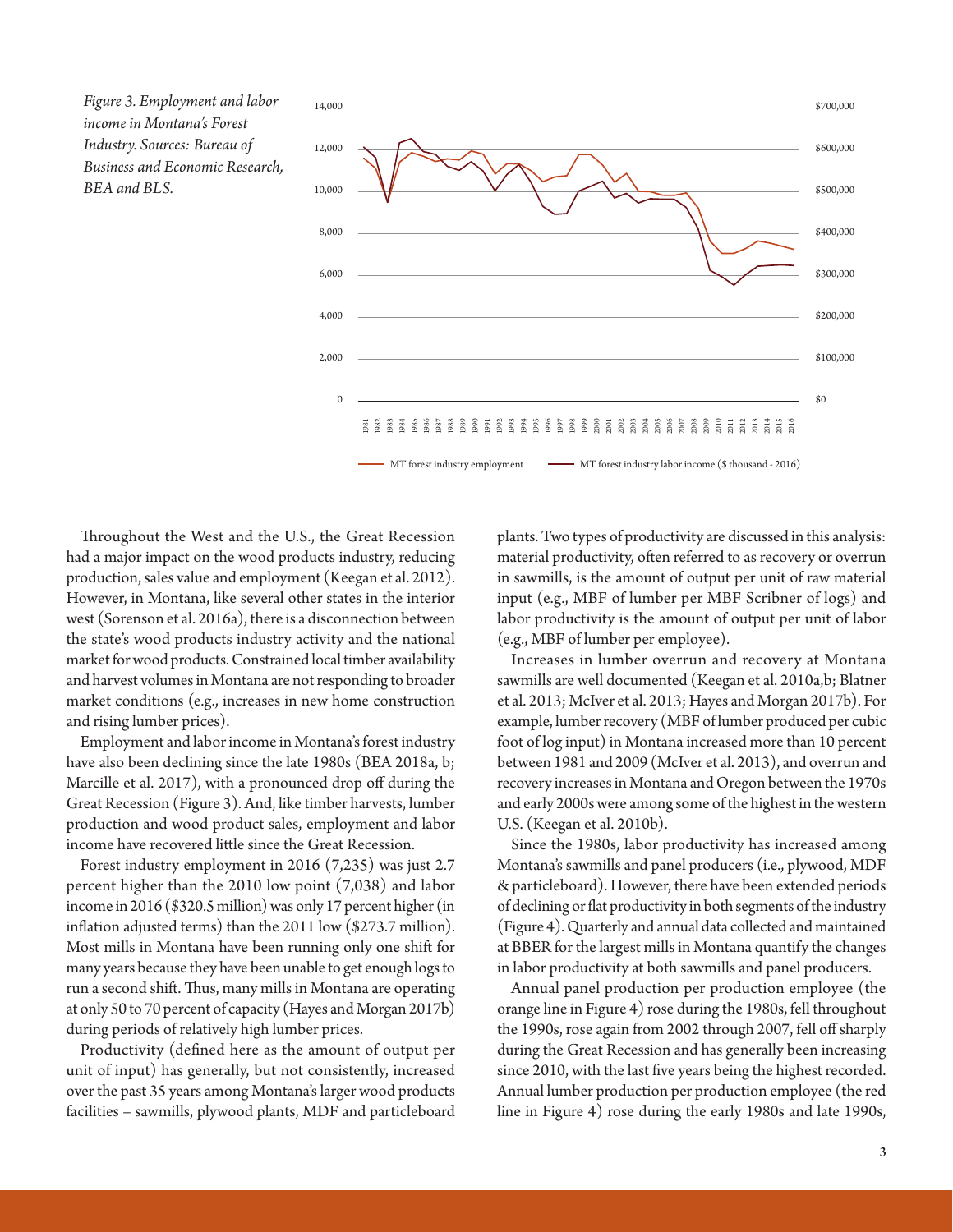*Figure 4. Montana lumber and panel production per production employee. Source: Bureau of Business and Economic Research.*



peaked during the 2002 through 2005 U.S. homebuilding blitz, fell during the Great Recession and has been variable but below its peak for the past decade.

If it were not for gains in productivity, Montana's sawmills and panel facilities would not be competitive and thus not able to stay in business; and it is possible that Montana's industry would be even smaller than it is today. Sawmills and plywood plants consistently use the majority of the timber processed in the state (72 to 97 percent) and employ the majority of wood products workers in the state (McIver et al. 2013; Hayes and Morgan 2017b). Productivity gain, however, has not been the major cause of declining employment and labor income in Montana's forest industry, as implied by Headwaters Economics (Rasker 2017; Haggerty 2018).

#### Statistical Analysis and Findings

To quantify the relationship between timber harvest volumes, changes in productivity and lumber prices and forest industry employment and labor income, the statistical method called linear regression was used. This procedure enabled formal statistical testing of whether or not a relationship existed among the variables and which of the variables were most important in determining the employment and labor income trends in Montana's forest industry. Regression models were developed to determine the relationship of forest industry employment and labor income (dependent variables) as a function of statewide log supply, milling productivity (lumber output per employee) and market trends (Random Lengths composite lumber price) for the period 1982 through 2016.

Regression equations were examined for violations of statistical assumptions (normality, constant variance and collinearity) using standard regression diagnostic techniques in order to validate the quality of the final models. Standardized regression betas (β) are used to determine the relative importance of the independent variables. They are unitless coefficients and are considered weights that display the relative importance of each independent variable in explaining the variation in employment and labor income (Freedman 2009). The possibility of simultaneity (i.e., the independent variables influence the dependent variable, but the dependent variable also influences the independent variables) was investigated using lagged independent and dependent variable model specifications. The analysis did not show indication of simultaneity.

A number of alternative regression analyses were performed and the final form is presented in Table 1 for both the forest industry employment and labor income models. The forest industry employment regression model consists of three significant independent variables: 1) lumber output per sawmill employee, which is a measure of productivity; 2) Random Lengths composite lumber price, which is a measure of wood product market trend; and 3) Montana timber harvest from all ownership sources, which is a measure of log supply. The employment model explains 86 percent of the variation in Montana total forest industry employment over the 1982 to 2016 period. All variables are significant at probability level of alpha  $= 0.10$ .

The most important variable in explaining forest industry employment in Montana is total timber harvest. The standardized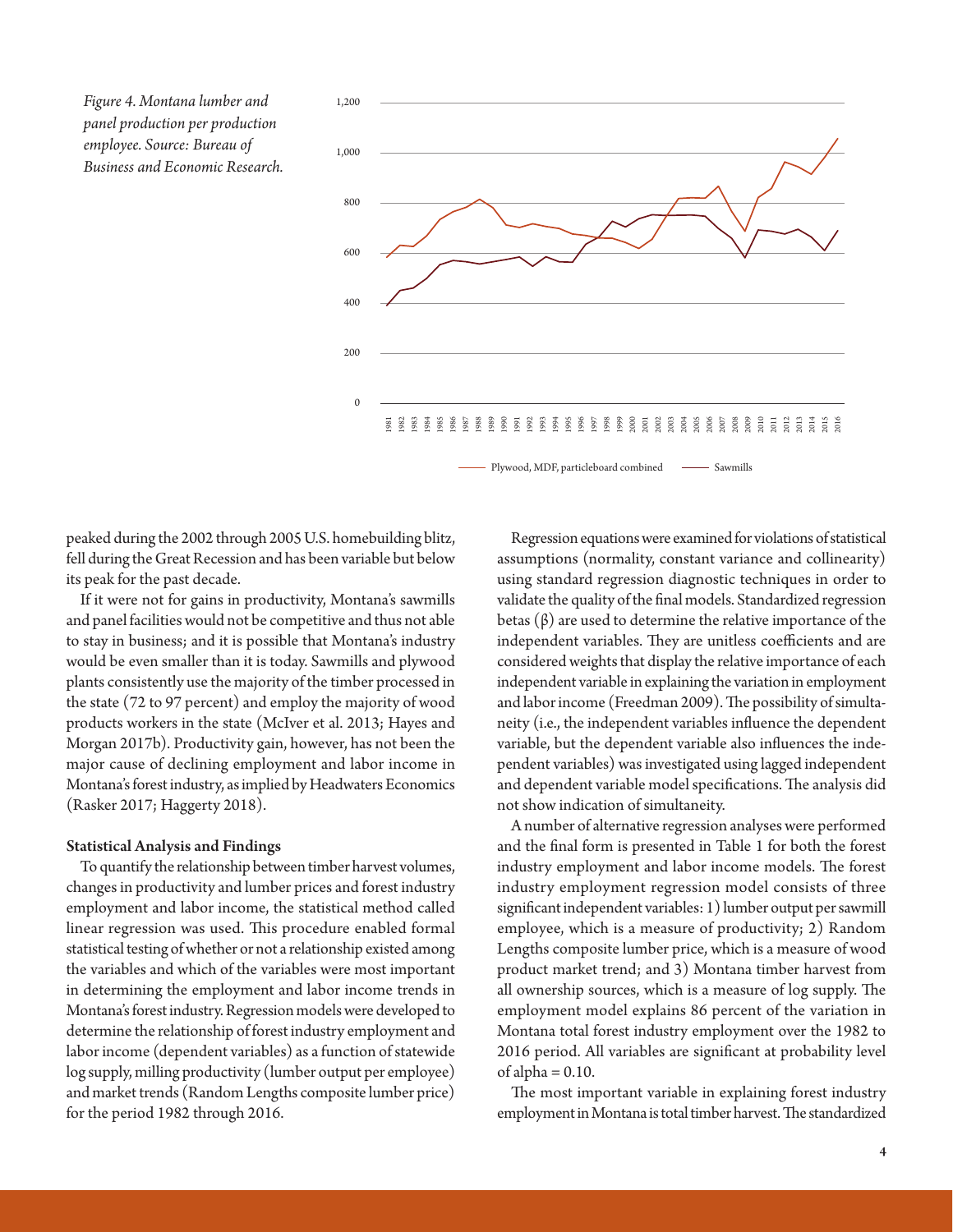|                                       |                                            | Regression   | (Prob. |                      |
|---------------------------------------|--------------------------------------------|--------------|--------|----------------------|
| Dependent variable                    | Independent variables                      | coefficients | Level) | Standardized $\beta$ |
| Forest industry employment            |                                            |              |        |                      |
|                                       | Constant                                   | 2,614.95     | 0.0254 |                      |
| Model summary statistics              | Timber harvest volume                      | 5.06         | 0.0000 | 0.9506               |
| $R^2=0.8693$                          | Lumber production per<br>sawmill employee  | 3.93         | 0.0084 | 0.2248               |
| Adjusted $R^2=0.8566$                 | Lumber price (2016\$)                      | 2.40         | 0.1007 | 0.1370               |
|                                       |                                            |              |        |                      |
| Forest industry labor income (2016\$) |                                            |              |        |                      |
|                                       | Constant                                   | 136,880.7    | 0.0763 |                      |
| Model summary statistics              | Timber harvest volume                      | 303.95       | 0.0000 | 0.9470               |
| $R^2=0.8384$                          | Lumber production per<br>saw mill employee | 114.79       | 0.2294 | 0.1090               |
| Adjusted $R^2 = 0.8228$               | Lumber price (2016\$)                      | 44.78        | 0.6410 | 0.0424               |

*Table 1. Regression results. Source: Bureau of Business and Economic Research.*

β for the employment model is 0.951. The employment model standardized β indicates that total timber harvest is over four times more important than the productivity measure (0.951 vs 0.225).

For the labor income model, the same independent variables were used to explain the relationship. However, only the total harvest variable was significant at the alpha = 0.10. Approximately 82 percent of the labor income variation is explained by the model. The standardized β again indicate that total harvest is the most important of the three factors. Total harvest is over eight times more important than the productivity measure and over twenty times more important than lumber price.

These results are important and support the hypothesis that the log supply situation in Montana is the most important factor in determining the reduction in forest industry employment and labor income. Labor productivity, measured as lumber output per sawmill employee, is statistically important in explaining total forest industry employment but not labor income. And the models indicate that total employment and labor income increase with increasing productivity.

In other words, given the other factors of log supply and market conditions, increasing worker productivity at sawmills contributes to increasing forest industry employment, not lower employment. The regression analyses show that the dependent variables – Montana's forest industry employment (or labor income) – are most strongly correlated with Montana's timber harvest volume, and less correlated with Montana sawmill labor productivity and Random Length's national composite lumber price. Thus, dispelling the myth that productivity gains are the reason for declining forest industry employment in Montana.

#### Conclusion

The overall trend in timber harvests in Montana has been downward since the late 1980s. And declining timber harvests are the main cause of similarly declining employment and labor income in Montana's forest industry. Regardless of new technology and process improvements that increase productivity, timber input is still required and is the most important factor in determining the size and economic contribution of Montana's forest industry.

Increased harvest levels have direct employment and labor income impacts on the forest industry (Sorenson et al. 2016b), as well as indirect and induced effects on the broader economy (see Marcille et al. 2017). Without substantial increases in timber availability and timber harvest volume in Montana, we can expect the industry to erode further, employ fewer people and generate less labor income.

Perhaps more importantly, with the loss of its forest industry, Montana is losing its ability to manage forests, reduce wildfire risk to communities and provide income to forest landowners. With additional timber, mills in Montana could not only increase wood product sales, but also increase employment, adding workers and increasing hours per employee, which would increase labor income.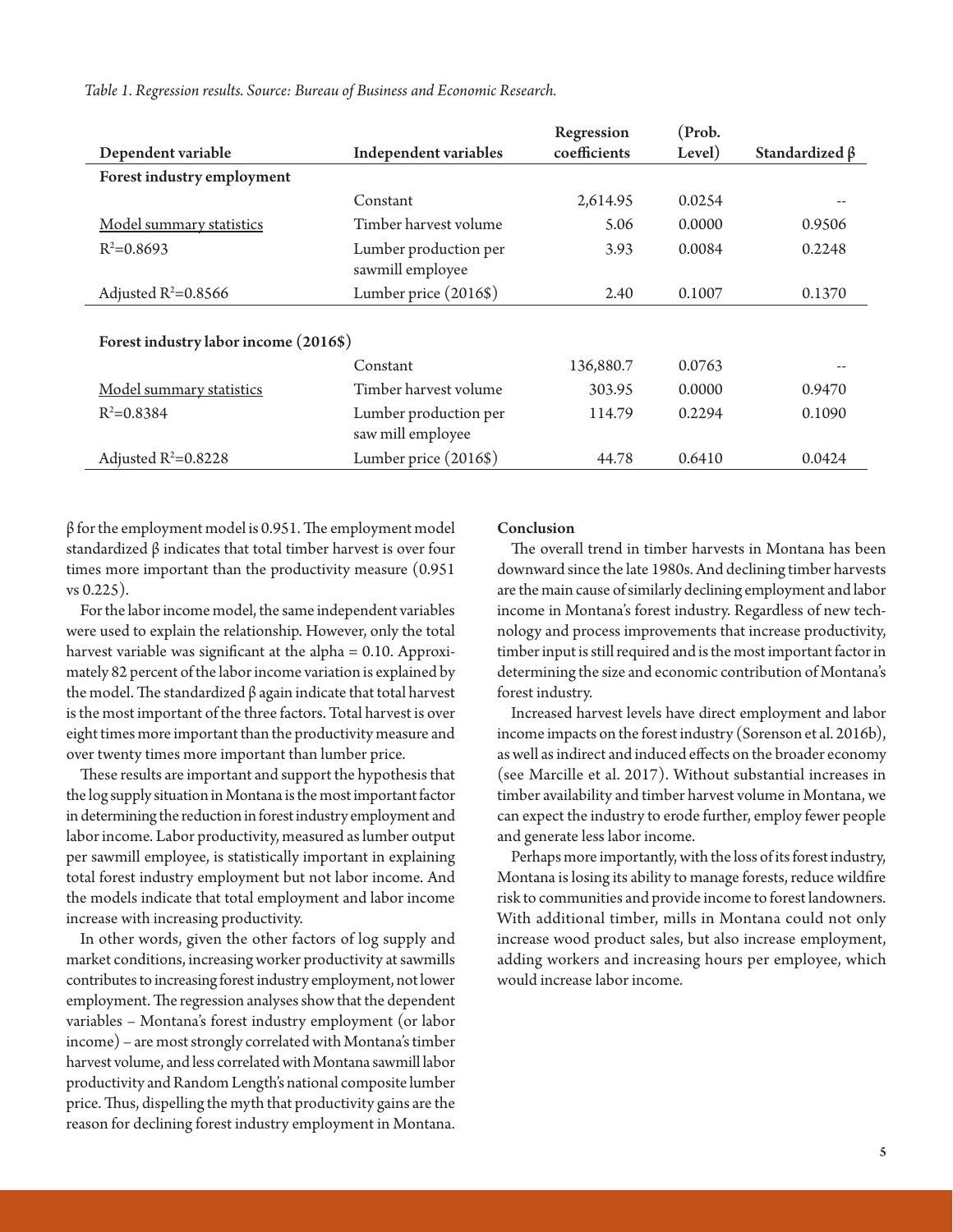## References

Blatner, K.A., Keegan, C.E., Daniels, J.M., and T.A. Morgan. 2013. Trends in lumber processing in the western United States Part 3: Residue recovered vs. lumber produced. Forest Products Journal 62(6):429-433.

Freedman, D.A. 2009. Statistical Models: Theory and Practice, Second Edition. Cambridge University Press, London.

Haggerty, M. 2018. Testimony of Mark Haggerty, Headwaters Economics, to the Joint Subcommittee on The Changing Economy and Impacts to the Long-Term Viability of Montana's Tax Structure. https://headwaterseconomics.org/wp-content/ uploads/Montanas\_Economy\_FiscalImplications.pdf

Hayes, S. W.; Morgan, T. A. 2017a. The Forest Products Industry in Montana, Part 1: Timber Harvest, Products and Flow. Forest Industry Brief No. 3. Missoula, MT: University of Montana, Bureau of Business and Economic Research.

Hayes, S.W.; Morgan, T.A. 2017b. The Forest Products Industry in Montana, Part 2: Industry Sectors, Capacity and Outputs. Forest Industry Brief No. 4. Missoula, MT: University of Montana, Bureau of Business and Economic Research.

Keegan, C.E. 1980. Montana's Forest Products Industry: A Descriptive Analysis. Missoula, MT: Bureau of Business and Economic Research. 107 p.

Keegan, C.E.; Gebert, K.M.; Chase, A.L; Morgan, T.A.; Bodmer, S.E.; VanHooser, D.D. 2001. Montana's Forest Products Industry: A Descriptive Analysis 1969-2000. Missoula, MT: Bureau of Business and Economic Research. 67 p.

Keegan, C.E., Jackson, T.P.; Johnson, M.C. 1983. Montana's Forest Products Industry: A Descriptive Analysis. Missoula, MT: Bureau of Business and Economic Research. 85 p.

Keegan, C.E., T.A. Morgan, K.A. Blatner, and J.M. Daniels. 2010a. Trends in lumber processing in the western United States, part 1: board foot Scribner volume per cubic foot of timber. Forest Products Journal 60 (2):133-139.

Keegan, C.E., T.A. Morgan, K.A. Blatner, and J.M. Daniels. 2010b. Trends in lumber processing in the western United States, part 2: overrun and lumber recovery factors. Forest Products Journal 60 (2):140-143.

Keegan, C.E.; Sorenson, C.B.; Morgan, T.A.; Hayes, S.W.; Daniels, J.M. 2012. Impact of the Great Recession and Housing

Collapse on the Forest Products Industry in the Western United States. Forest Products Journal 61(8):625-634.

Keegan, C.E.; Swanson, L.D.; Wichman, D.P.; VanHooser, D.D. 1990. Montana's Forest Products Industry: A Descriptive Analysis 1969-1988. Missoula, MT: Bureau of Business and Economic Research. 52 p.

Keegan, C.E.; Wichman, D.P.; Hearst, A.L.; Polzin, P.E.; VanHooser, D.D. 1995. Montana's Forest Products Industry: A Descriptive Analysis 1969-1994. Missoula, MT: Bureau of Business and Economic Research. 49 p.

Marcille, K. C.; McIver, C. P.; Hayes, S. W.; Morgan, T. A. 2017. The Forest Products Industry in Montana, Part 3: Sales, Employment and Contribution to the State's Economy. Forest Industry Brief No. 6. Missoula, MT: University of Montana, Bureau of Business and Economic Research.

McIver, C.P.; Sorenson, C.B.; Keegan, C.E.; Morgan, T.A.; Menlove, J. 2013. Montana's Forest Products Industry and Timber Harvest, 2009. Resour. Bull. RMRS-RB-16. Fort Collins, CO: U.S. Department of Agriculture, Forest Service, Rocky Mountain Research Station. 42 p.

Neter, J. W. Wasserman, and M.H. Kutner. 1990. Applied Linear Regression Models. Richard D. Irwin, Inc. Homewood, IL.

Office of Management and Budget. 1998. North American Industrial Classification System. Lanham, MD: Executive Office of the President. 705 p.

Sorenson, C.B., S.W. Hayes, T.A. Morgan, E.A. Simmons, M.G. Scudder, C.P. McIver, and M.T. Thompson. 2016a. The Four Corners timber harvest and forest products industry, 2012. Resour. Bull. RMRS-RB-21. Fort Collins, CO: USDA, Forest Service, Rocky Mountain Research Station. 62p.

Sorenson, C.B., C.E. Keegan, T.A. Morgan, C.P. McIver and M.J. Niccolucci. 2016b. Employment and wage impacts of timber harvesting and processing in the United States. Journal of Forestry 114 (4): 485-493.

Spoelma, T.P.; Morgan, T.A.; Dillion, T.; Chase, A.L.; Keegan, C.E., III; DeBlander, L.T. 2008. Montana's Forest Products Industry and Timber Harvest, 2004. Resour. Bull. RMRS-RB-8. Fort Collins, CO: U.S. Department of Agriculture, Forest Service, Rocky Mountain Research Station. 36 p.

Random Lengths. Various years 1990 to 2018. Random Lengths Yardstick: the monthly measure of forest products statistics. Eugene, OR: Random Lengths Publications, Inc. 6